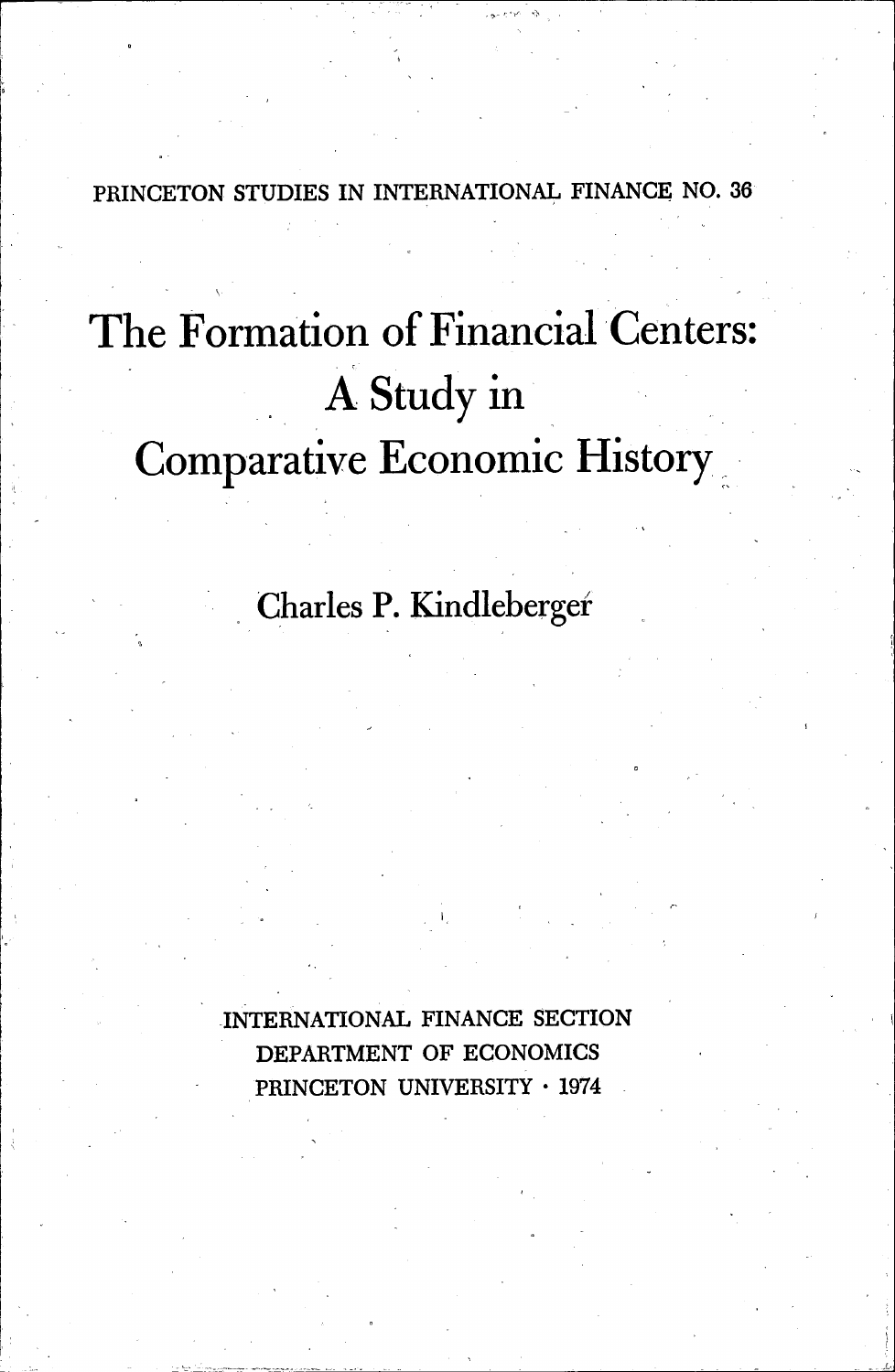#### PRINCETON STUDIES

### IN INTERNATIONAL FINANCE

This is the thirty-sixth number in the series PRINCETON STUDIES IN INTERNATIONAL FINANCE, published from time to time by the International Finance Section of the Department of Economics at Princeton University.

The author, Charles P. Kindleberger, is Ford Professor of Economics at the Massachusetts Institute of Technology. His work in economic history includes The World in Depression, 1929-1939 (1973) and Economic Growth in France and Britain, 1851-1950 (1964). He is the author of two Essays in International Finance, The Politics of International Money and World Language (No. 61, 1967) and Balanceof-Payments Deficits and the International Market for Liquidity (No. 46, 1965). .

This series is intended to be restricted to meritorious research studies in the general field of international financial problems which are too technical, too specialized, or too long to qualify as ESSAYS. The Section welcomes the submission of manuscripts for this series.

While the Section sponsors the studies, the writers are free to develop their topics as they will. Their ideas and treatment may. or may not be shared by the editorial committee of the Section or the members of the Department.

> PETER B. KENEN Director

#### Princeton University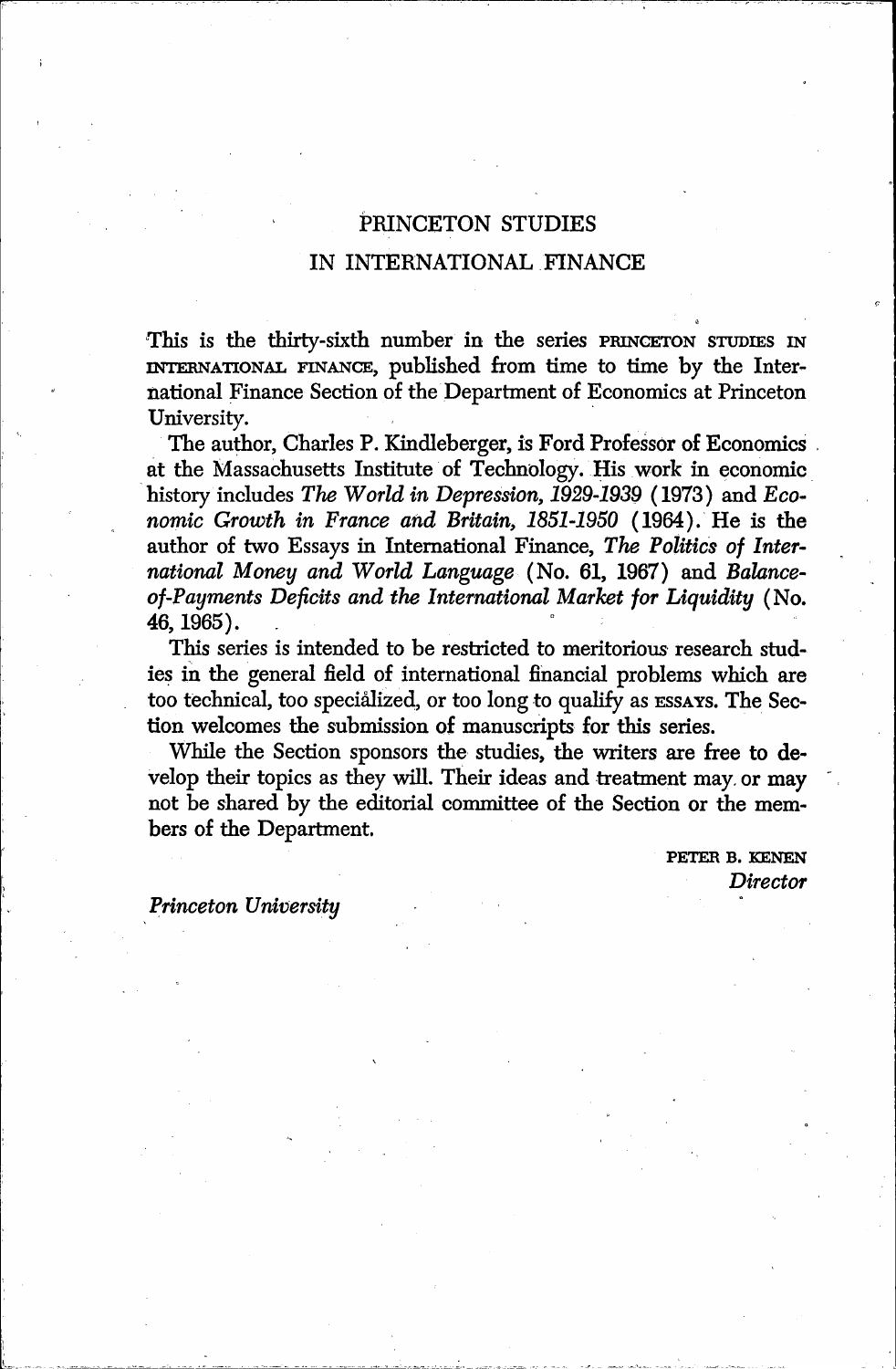PRINCETON STUDIES IN INTERNATIONAL FINANCE NO. 36

# The Formation of Financial Centers: A Study in Comparative Economic History

Charles P. Kindleberger

INTERNATIONAL FINANCE SECTION DEPARTMENT OF ECONOMICS PRINCETON UNIVERSITY PRINCETON, NEW JERSEY November 1974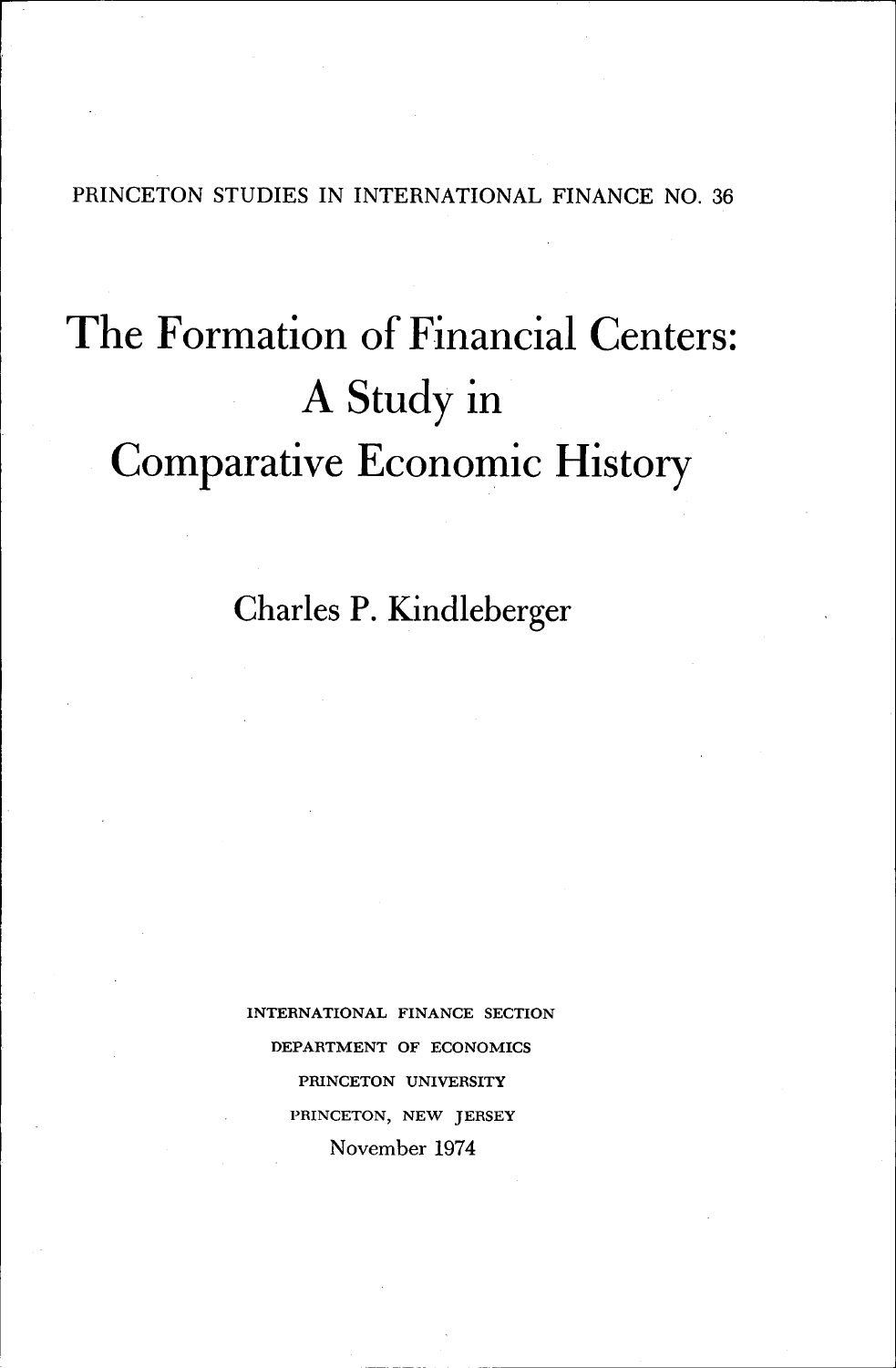Copyright  $© 1974$ , by International Finance Section Department of Economics, Princeton University

Library of Congress Cataloging in Publication Data

Kindleberger, Charles Poor, 1910- The formation of financial centers.

( Princeton studies in international finance, no. 36) nce. 2. Financial institutions.<br>
1. Title. II. Series. Europe. I. Title. II. Series.<br>HG174.K5 332.1'09 74-13932 HG174.K5 ISSN 0081-8070

Printed in the United States of America by Princeton University Press at Princeton, New Jersey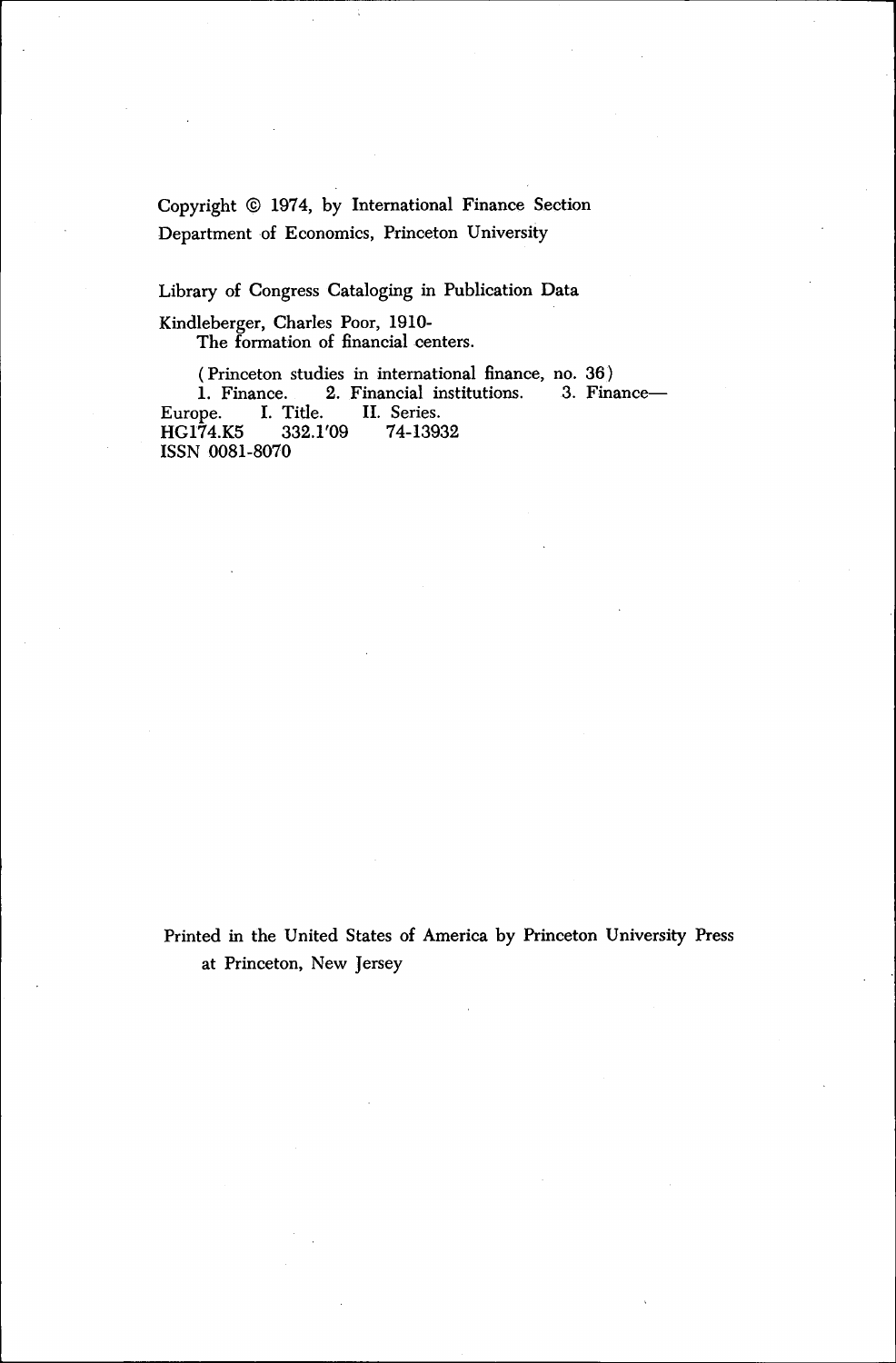## **CONTENTS**

| I.    | <b>INTRODUCTION</b>                                      | 1  |
|-------|----------------------------------------------------------|----|
| п.    | BANKING DEVELOPMENT AND THE METROPOLIS                   | 5  |
| III.  | LONDON AS THE FINANCIAL CENTER OF ENGLAND                | 12 |
| IV.   | PARIS IN FRANCE                                          | 19 |
| v.    | BERLIN IN GERMANY                                        | 24 |
|       | The Postwar Emergence of Frankfurt                       | 30 |
| VI.   | ITALY: TURIN, FLORENCE, ROME, OR MILAN?                  | 32 |
| VII.  | A SINGLE CENTER IN SWITZERLAND?                          | 37 |
| VIII. | TORONTO VS. MONTREAL IN CANADA                           | 42 |
| IX.   | NEW YORK AS THE FINANCIAL CENTER OF THE<br>UNITED STATES | 52 |
| X.    | INTERNATIONAL FINANCIAL CENTERS                          | 57 |
| XI.   | A FINANCIAL CENTER FOR EUROPE?                           | 63 |
|       | A European Currency                                      | 63 |
|       | Central Bank                                             | 64 |
|       | Administrative Capital                                   | 64 |
|       | Tradition                                                | 65 |
|       | Economies of Scale                                       | 65 |
|       | Central Location                                         | 67 |
|       | Transport                                                | 68 |
|       | Headquarters of Multinational Corporations               | 68 |
|       | Culture                                                  | 70 |
|       | Policy                                                   | 70 |
|       | <b>REFERENCES</b>                                        | 72 |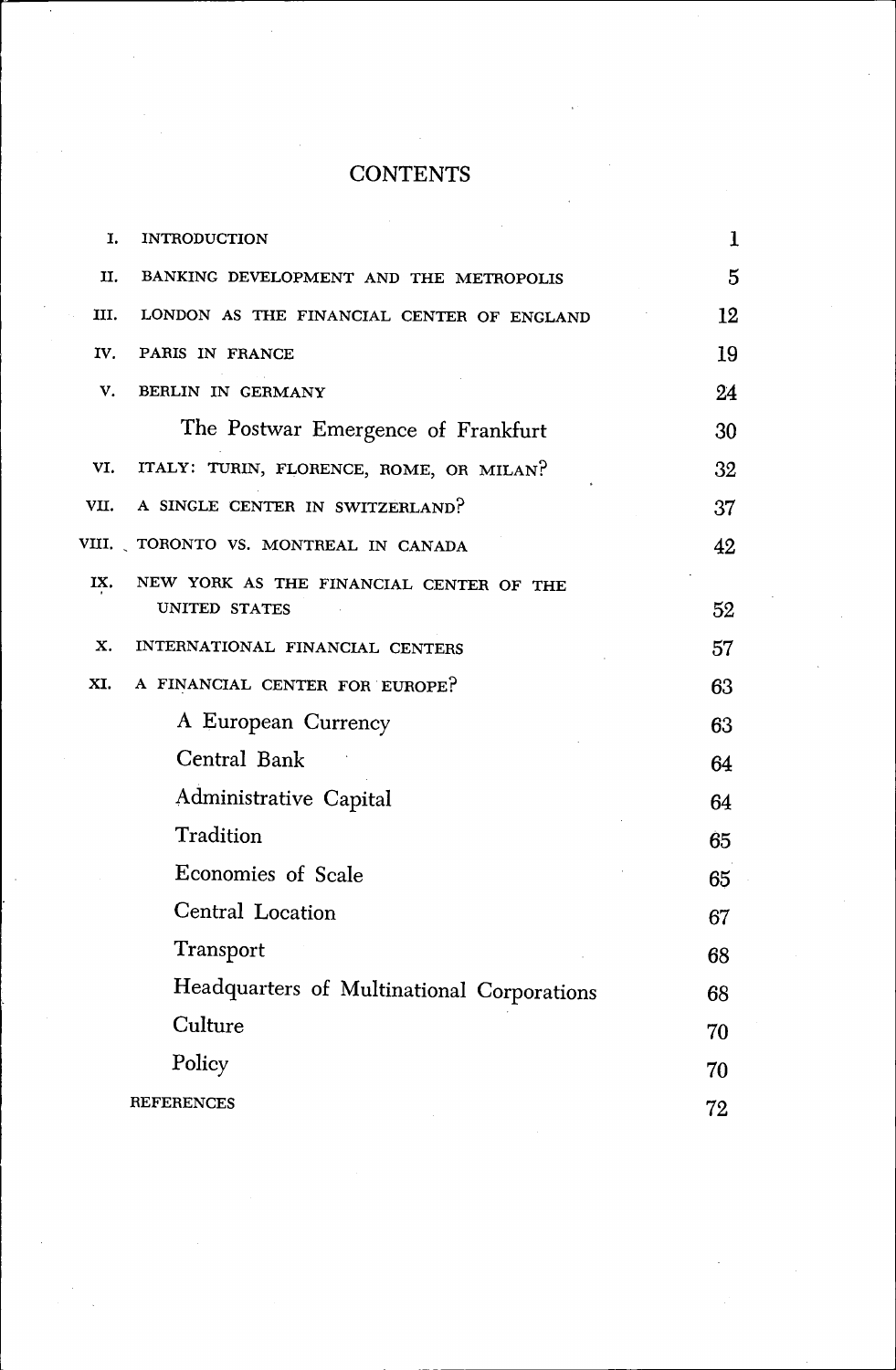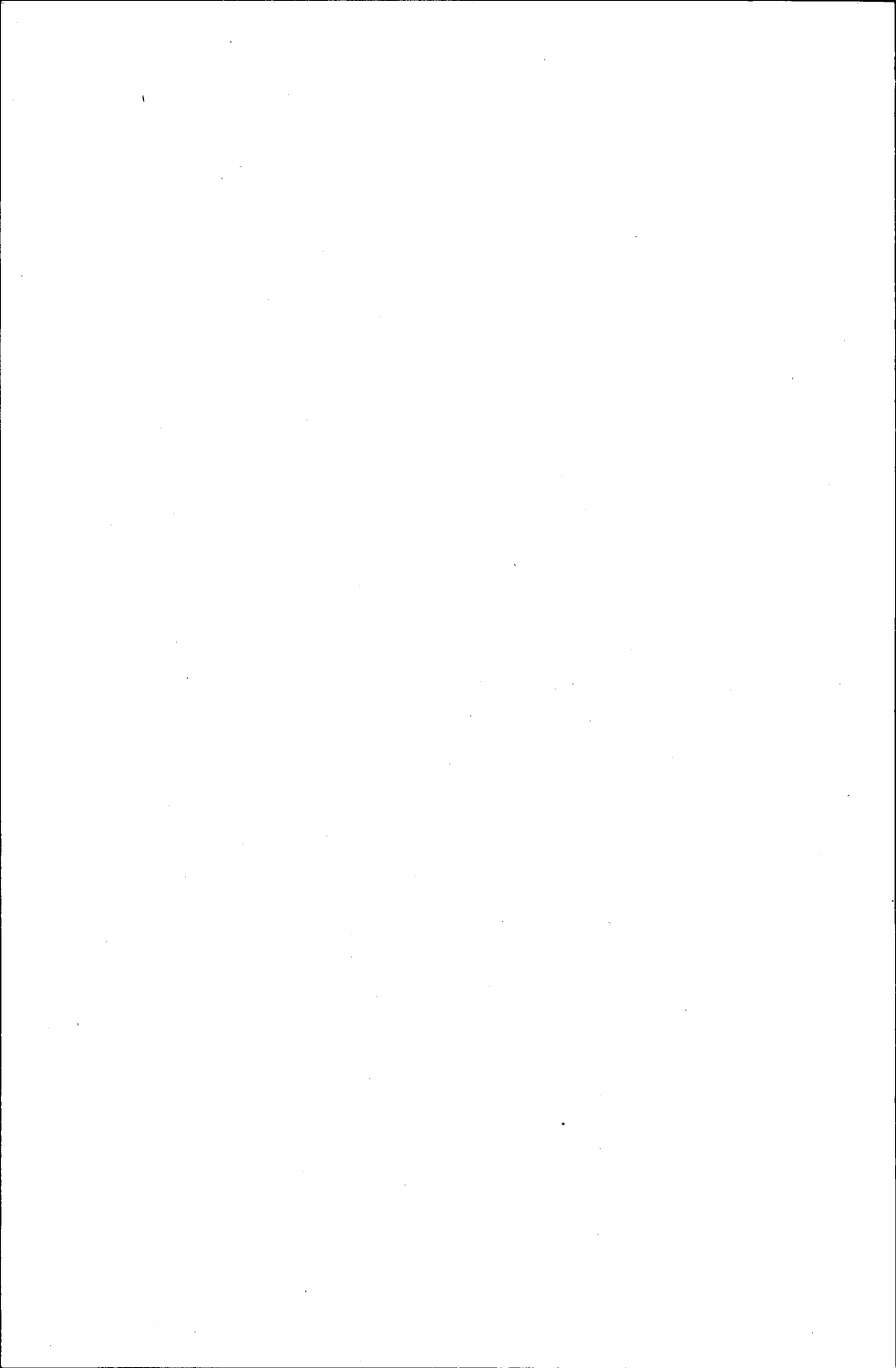## I. INTRODUCTION

It is a curious fact that the formation of financial centers is no longer studied in economics, perhaps because it falls between two stools. Urban and regional economics, which concern themselves with cities, discuss the location of commerce, industry, and housing but rarely that of finance. [An exception should perhaps be made for Canada (Kerr, 1965, 1967) and for France (Labasse, 1955).] Fred's (1966) study of urban growth in the United States deals exclusively with commerce and industry, making no mention of banking or financial markets. A recent U.S. survey of urban economics mentioned finance only once in the text and referred to no work on the subject in a bibliography of 438 items (Goldstein and Moses, 1973). Only the study of the New York metropolitan area led by Vernon (1960) devotes attention to it. At the same time, a vigorous new literature on money and capital markets and their role in economic development takes no interest in geographical location or the relationships among financial centers (Goldsmith, 1969; McKinnon, 1973; Sametz, 1972; Shaw, 1973). Apart from a sentence or two, one would think that the money and capital market was spread evenly throughout a given country.

The "geography of finance," to borrow Kerr's phrase, is relevant to contemporary issues as well as being of considerable historical interest. Contemporary relevance is provided partly by the tasks of building money and capital markets in developing countries, which McKinnon (1973) and Shaw (1973) regard as vital to economic development, more important, indeed, than foreign aid or export expansion. Among developed countries, there is the issue of which center, if any, will emerge as the leading money and capital market of the European Economic Community if it achieves monetary integration. Economic analysis may not be equal to the task of predicting the answer to this question, or of recommending the policy measures a government or intergovernmental body should follow if it wishes to affect the outcome of the market process.<sup>1</sup>

Historically, an explanation is needed as to why money and capital markets were centered at the capital in Great Britain, France, and

<sup>1</sup> An up-to-date report on the subject is Interbank Research Organisation (1973). There are, moreover, indications that the U.S. government is interested in contemplating the steps that would be required to restore the supremacy of New York as the leading world financial center.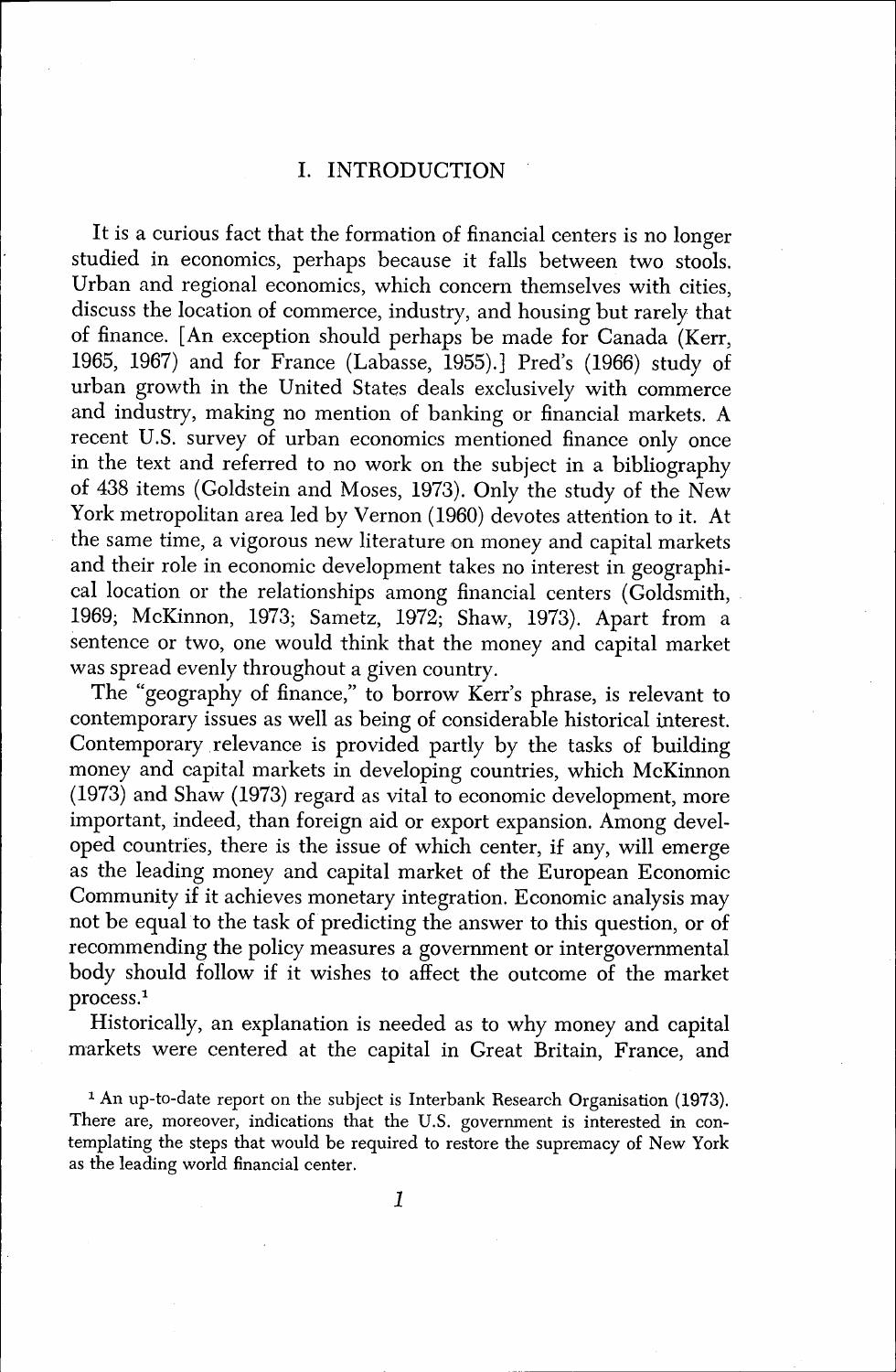Germany but not in Italy, Switzerland, Canada, the United States, or Australia. One can formulate an aspect of the issue as a riddle: What do the Midlands Bank, the Crédit Lyonnais, the Dresdner Bank, the Banca Tiberina, the Bank of Nova Scotia, and the First Boston Corporation have in common? The answer: Their executive offices are located in a different place from that implied by their name—the Midlands Bank in London, the Crédit Lyonnais in Paris, the Dresdner Bank in Berlin (from 1892 to 1945), the Banca Tiberina (after 1879) in Turin, not along the Tiber, the Bank of Nova Scotia in Toronto, and the First Boston Corporation in New York. The two historical curiosities can be combined. A year after the Midlands Bank transferred its headquarters from Birmingham to London in 1891, there was a simultaneous movement of the Schaffhausen'schen Bankverein from Cologne to Berlin (i.e., from a provincial city to the capital) and of the Eidgenössische Bank from Bern, the capital, to Zurich. The affinity of finance and locations is underlined by the fact that so many banks have places rather than functions (Merchants, Farmers, etc.) in their names. (Private banks, where confidence is all-important, are named for people.)

An historical approach is also called for because, if modern analysts have little interest in spatial finance, the same cannot be said of their grandfathers. Two generations ago, before and after World War I, economics displayed an interest in the functions of and relations among financial centers that is rare in current research. Fanno (1913, Chap. III) had a chapter on the centralization process in banking and money markets, including geographic centralization. In his Evolution of the Money Market, Powell (1915) presented a detailed account of the processes by which congeries of isolated banks were formed into a financial structure centered on London, with many physiological analogies, including "natural selection" and "survival of the fittest." The most highly developed analysis, however, was provided by Gras (1922, Chaps. V, VI), the economic historian, who described the stages of development from village and town to metropolitan economy, specifying the development of specialized financial institutions as a metropolitan function.

In the pages that follow, a comparative analysis is presented in literary rather than statistical or econometric form. It is perhaps unnecessary to defend the comparative method after having shown that the administrative capital sometimes serves as the financial center and sometimes does not. I go further, however, and suggest that the study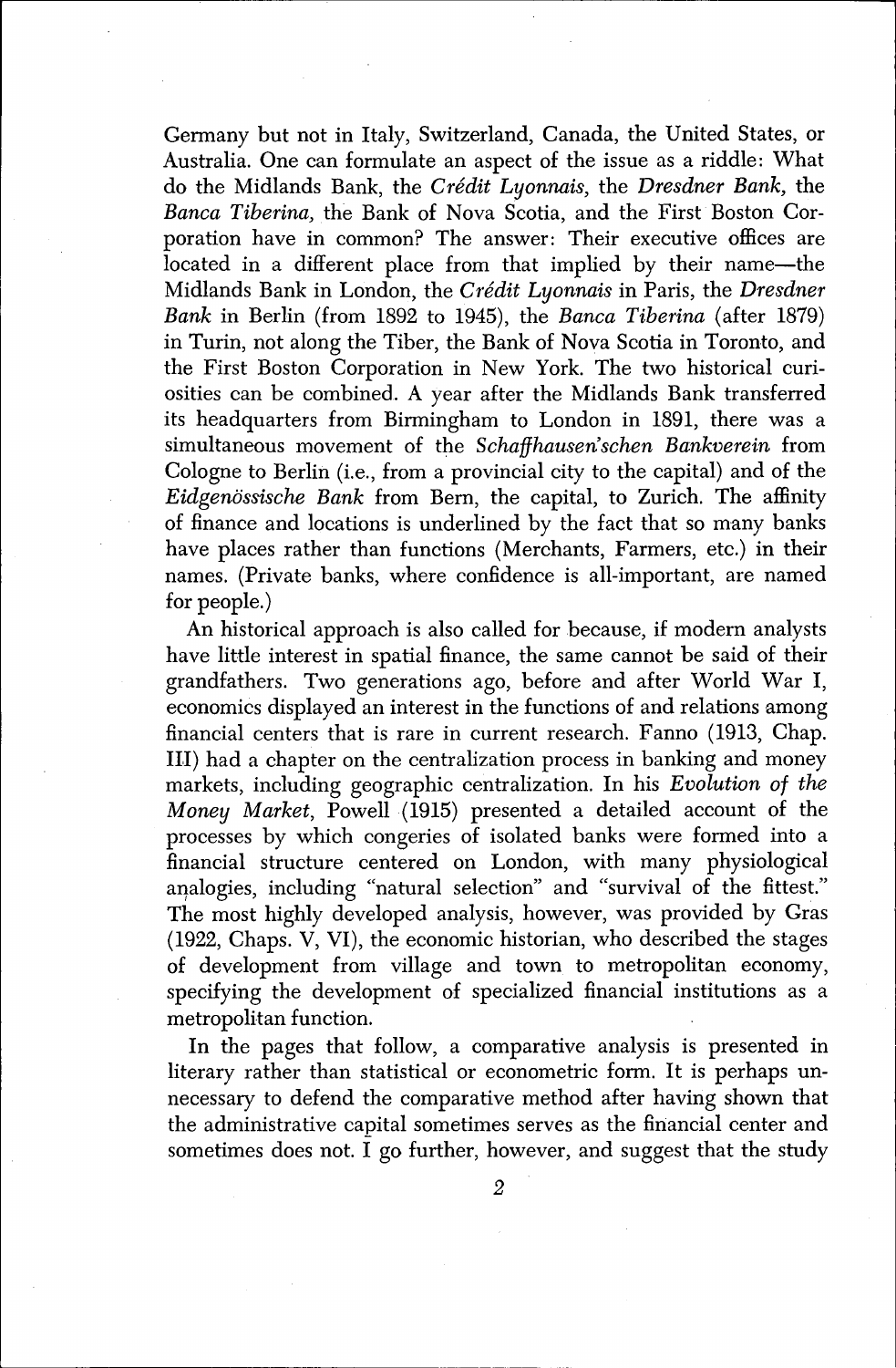of single cases, valuable as it is, frequently tempts the economic historian to rely too heavily on single analytical models and that the comparative method, for limited problems at least, is of value in showing what is general and what special in historic process. The qualification that the comparative method is most effective with limited problems—as a rule, of a partial-equilibrium sort—reflects concern that, as the analyst moves from one to another country, society, polity, or economy, general-equilibrium issues like business cycles, stages of growth, and backwardness embody too many degrees of freedom to enable him to generalize with confidence.

That the comparative historical account is qualitative rather than quantitative derives from the limitations of the writer, the great size of the task of rendering comparable data from a wide number of countries, and an interest more in process than in the detailed outcome. Even such an impressive study as Goldsmith's Financial Structure and Development (1969), which shows conclusively that financial machinery becomes more elaborate as a country grows in productive process, does not examine the detailed processes, particularly the spatial ones. Extending this study to measure the process described would make it unduly long.

Chapter II briefly reviews the literature on the location of cities and their functions, the roles of money and capital markets in the development process, and the evolution of banks and banking. Its main purpose is to identify the economies inherent in a central organization of financial markets and banking machinery, and to show why financial centers tend to be organized spatially in a hierarchy, with a single center as the keystone of the arch. The description is largely limited to banks and banking, with little explicit attention to other elements of money and capital markets. Some reference is made to clearinghouses, stock exchanges, government and private security markets, mortgages, foreign bonds, and insurance, though none to factoring, consumer finance, or pension funds. As economic growth proceeds, the importance of banks as financial intermediaries diminishes relative to other institutions, but it is always strategic.

Chapter II, which concentrates on the why of a single financial center, is followed by seven case studies designed to show the processes by which a given locality is chosen. Chapters III, IV, and V deal with England, France, and Germany, where the political capital became the financial center as well. The contrast between the English and French centers, on the one hand, and the German, on the other, is provided by their respective political histories, especially the late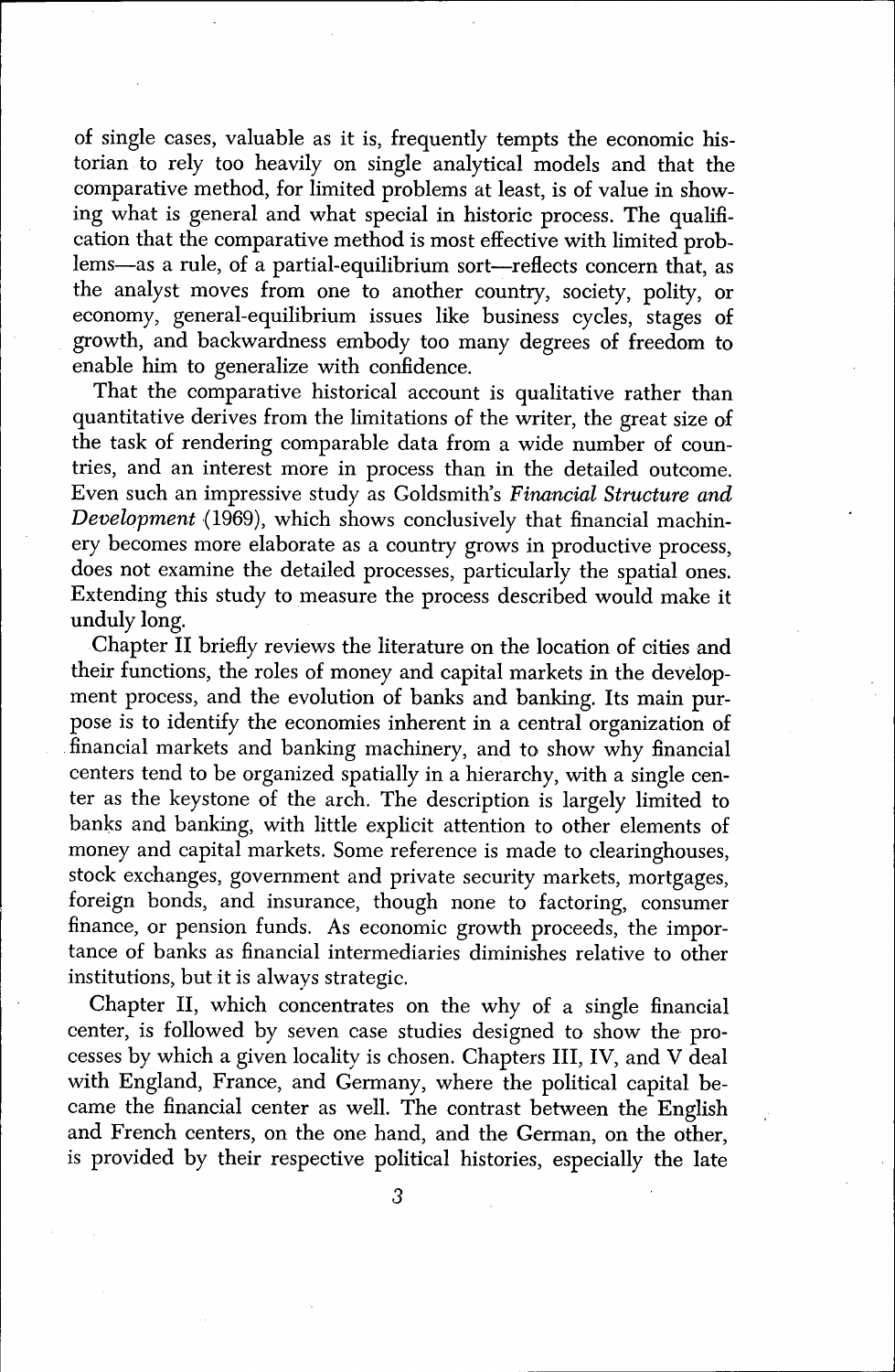unification of Germany in 1870, which furnishes a sort of "instant replay" of the process. Chapters VI and VII deal with the Italian and Swiss examples, each with late unification, in 1860 and 1848 respectively, but different from the German example because the financial center turns out to be a different city from the political capital. Canada and the United States, in Chapters VIII and IX, furnish cases of financial centers emerging in countries developed from the wilderness; here, again, the political and financial leadership chose different sites. The Canadian experience is of particular interest. The country felt obliged to free itself successively from money- and capital-market reliance on London and New York, experienced two shifts of the financial center, from Halifax to Montreal, then—long-drawn out and still incomplete—from Montreal to Toronto. Lately, moreover, a relatively independent market has begun to develop in Vancouver.

Chapter X deals in summary fashion with the question of a world financial center, arching over and connecting indirectly national money and capital markets. London held the position during most of the nineteenth century, though with challenges from France and Germany. In the twentieth century, a shift to New York occurred, and a second shift is now in progress from New York to the Eurodollar market. That market is spread all over the world but its heart, to use a well-worn image, beats in the American and British banks in London. A concluding Chapter XI seeks to use the lessons derived from the historical studies to throw light on the question of whether a financial center for the European Economic Community will emerge, and if so where.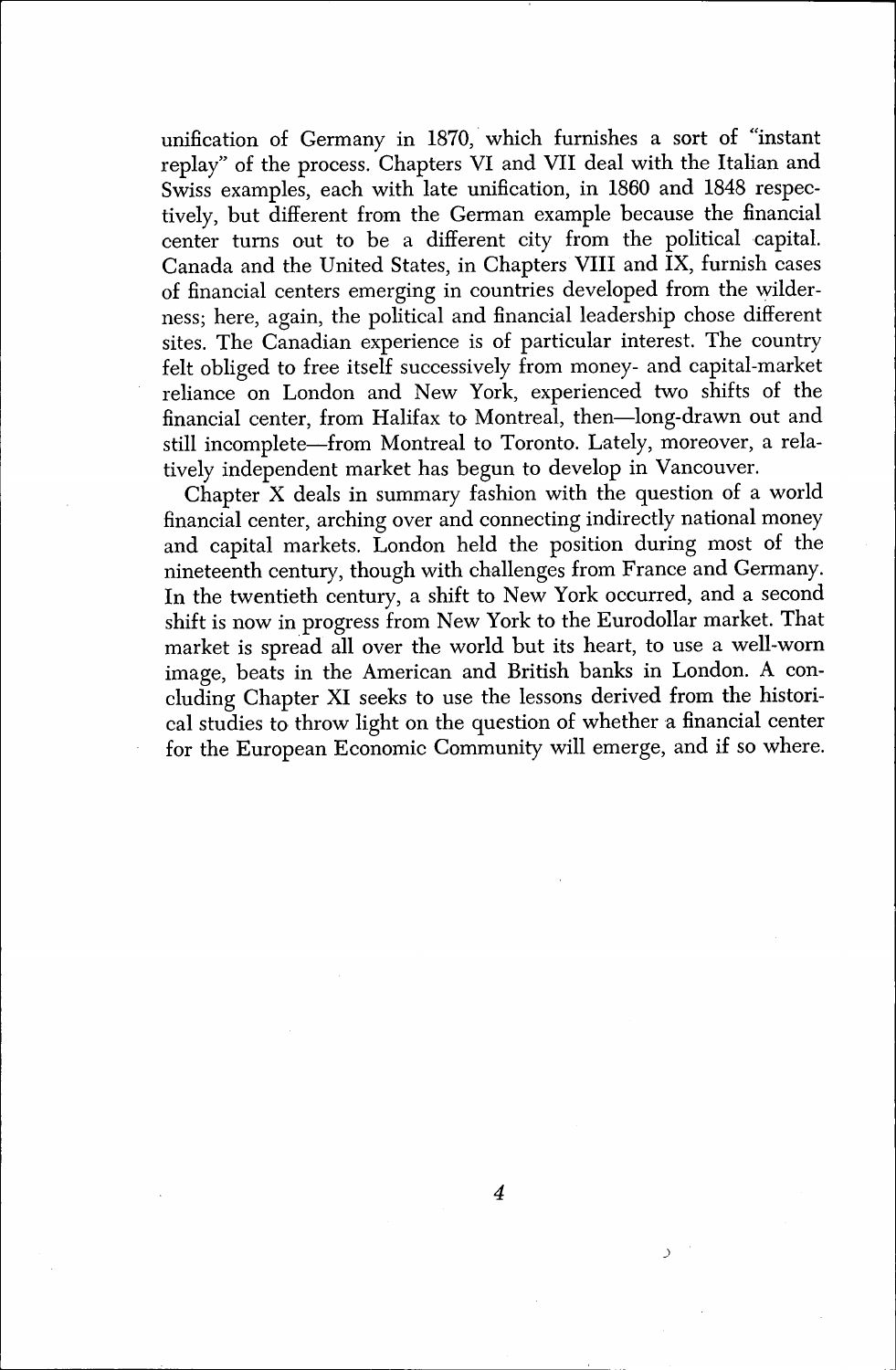## II. BANKING DEVELOPMENT AND THE METROPOLIS

A recent spate of books has focused anew on the role of banking in economic development. Two of the earliest writers in the field were Hoselitz (1956) and Gerschenkron (1952), who emphasized especially the role of the Crédit Mobilier, founded in 1852, in stimulating rapid industrial expansion in France. German banking was said to be as powerful as the steam engine (Gerschenkron, 1962, p. 137). These leads were followed up and developed by Cameron (1961, 1967, 1972), in his own book on France and in the case studies he edited. Some of these cases, particularly Austria, Italy, and Spain, suggested that banking may or may not make a positive contribution to economic development, depending not on the personal qualities of the bankers but on the "structural characteristics of the system, and the laws, regulations and customs" (Cameron, 1972, p. 8). The contribution of the Crédit Mobilier to the industrial development of France has also been downgraded (Fohlen, 1972, p. 37); its interests, and those of many of its imitators, lay in speculation, not in industrial growth.

Much of this historical literature, however, focused on banking as an agent of growth through stimulation of demand. By contrast, the analytical contributions of Goldsmith, McKinnon, and Shaw emphasize the role of banking in mobilizing and allocating liquid resources. Goldsmith (1969, p. 400) points out that the development of financial intermediaries "accelerates economic growth and improves economic performance to the extent that it facilitates the migration of funds to the best user, i.e. to the place in the economic system where the funds will find the highest social return." Shaw equates "deep" with liberalized finance, which opens the way to superior allocations of savings by widening and diversifying the financial markets in which investment opportunities compete for the savings flow. In his only reference to space, he goes on: "The market for savings is extended. . . . Local capital markets can be integrated into a common market, and new opportunities for pooling savings and specializing in investment are created" (Shaw, 1973, p. 10). McKinnon's (1973) emphasis is on raising the rate of interest on financial capital to equality with the rate of interest on real capital. This makes it worthwhile for entrepreneurs to save in money form for later investment and increases the availability of external finance, enabling entrepreneurs, who would otherwise be limited to their own savings, to start businesses sooner and on a larger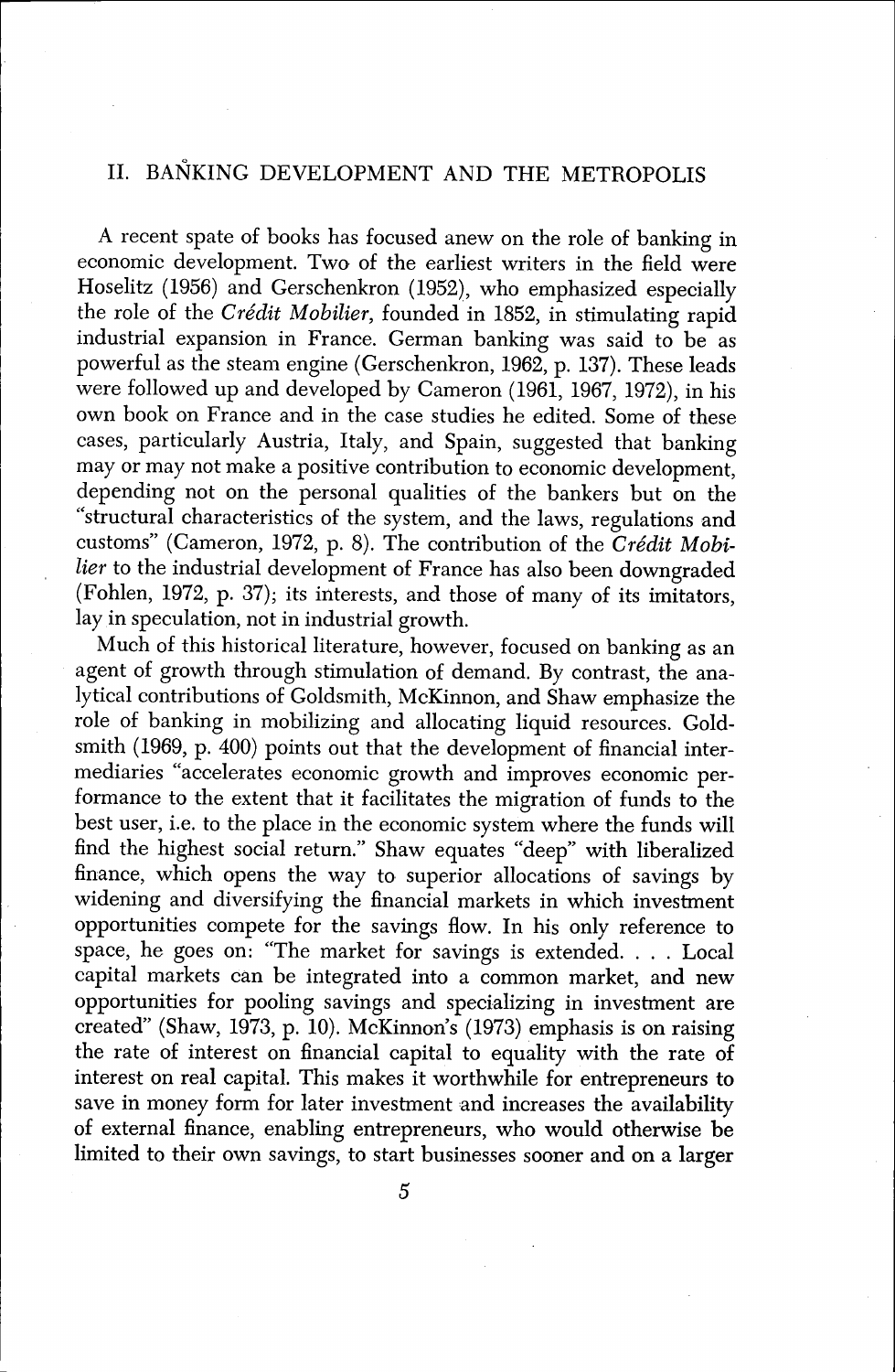scale. Financing trade and production at a rate of interest equal to the return on real assets is a shot in the arm to development. Integration of capital markets eliminates local and sectoral monopoly and monopsony, but especially stimulates the formation of savings and its pooling (Shaw, 1973). Here is an echo of Powell's (1915, p. 274) reference to banking as a "magnet which pulls out hoards."

As noted, these discussions of banking innovation and financial intermediation or deepening lack a spatial dimension. Financial centers are needed not only to balance through time the savings and investments of individual entrepreneurs and to transfer financial capital from savers to investors, but also to effect payments and to transfer savings between places. Banking and financial centers perform a medium-ofexchange function and an interspatial store-of-value function. Single payments between separate points in a country are made most efficiently through a center, and both seasonal and long-run surpluses and deficits of financial savings are best matched in a center. Furthermore, the specialized functions of international payments and foreign lending or borrowing are typically best performed at one central place that is also the specialized center for domestic interregional payments. (This is not always the case. For twenty years after Berlin became the undisputed center for German domestic finance, Hamburg continued its role as the leading city for foreign-trade finance.)

To limit ourselves again to domestic interregional payments, the efficiency of a single center is akin to the contribution to utility of a single numeraire. Each locality deals not with each other locality in making and receiving payments, but with a single center;  $n-1$  conduits are needed instead of  $n(n-1)/2$ . Small localities are typically clustered about a provincial financial center but are linked to others through the central financial market. When country clearing was established in London in 1858, the National Provincial Bank thought it "preposterous" for a bank at Manchester to collect a check on Newcastle-on-Tyne through London (Taylor, 1964, p. 229). At that time, the National Provincial Bank had offices in Manchester and Newcastle, whereas its banking office in London was opened only in 1866. Later, however, the National Provincial Bank must have cleared among its branches through a central point such as London. French centralization of distribution through Paris has been much criticized; the efficiency of central clearing for such purposes as moving artichokes from Dijon to Bordeaux obviously declines as costs of transport rise. But for money payments there can be no doubt of the efficiency of a central financial market as the apex of a national system, and of a single international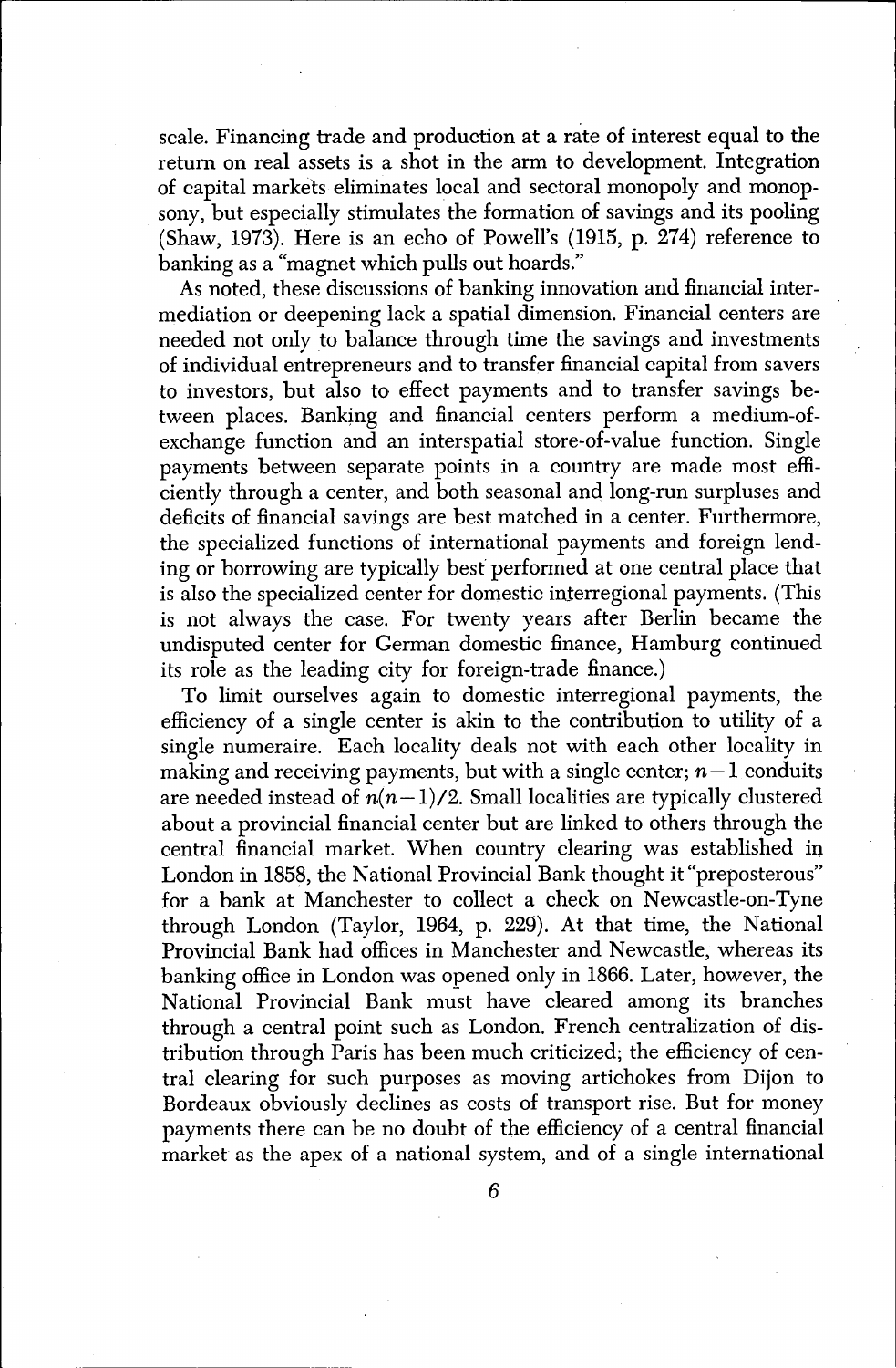market as the apex of national financial centers. An African student once complained to me that Latin-American payments to a country such as Kenya were made in dollar checks on New York; he was persuaded that the system was devised to enable imperialist extortionists to exploit the periphery. He found incredible the truth that the centralization of payments and use of a vehicle currency are efficient.

As an efficient system of payment develops, utilizing the medium-ofexchange function of banking, firms find themselves able to economize on working balances by centralizing them at the metropolitan pivot. Companies above a certain size tend to establish financial offices in the metropolis to deal in financial markets as well as to finance a larger flow of payments with smaller working balances. Increasingly competitive security markets provide larger and cheaper security issues for those who need capital, as well as more liquid investments for lenders. Economies of scale are found not only in the medium-of-exchange and store-of-value functions of money, but also in the standard-of-deferredpayment function insofar as it relates to loans, discounts, and bond issues.1

The origins of banking are diverse. Elementary textbooks imply that they can be traced mainly to the storage function of goldsmiths, but this is oversimplification. The goldsmiths in England, congregated in London, were an important source of private banking but by no means as important as merchant houses. Other bankers originated as scriveners or notaries, tax receivers or tax farmers who lent out funds being held for remittance to the Treasury, court bankers who provided advances and personal services to profligate princes, and industrial companies that paid wages in tokens, moving a stage beyond the truck system (payments in commodities), and found that the tokens remained in circulation. Some manufacturers lent out business profits rather than plowing them back in industrial expansion. But the bulk of bankers started as merchants, gradually becoming specialized in the financial side of commerce. Ten of fourteen private bankers in Liverpool a commercial city, to be sure—sprang from wholesale houses (Pressnell, 1956, p. 49). Often a merchant devised a system for making or collecting payments at a distance and was asked to perform such services for others. The Bank of England was started during the Nine Years' War by wine merchants who found themselves with liquid capital as they sold their stocks and had no opportunity to replace them.

<sup>1</sup> I can scarcely refrain from pointing out that these economies tend to be lost in the international system when there are fluctuating exchange rates, no international money, and a disintegrated international capital market.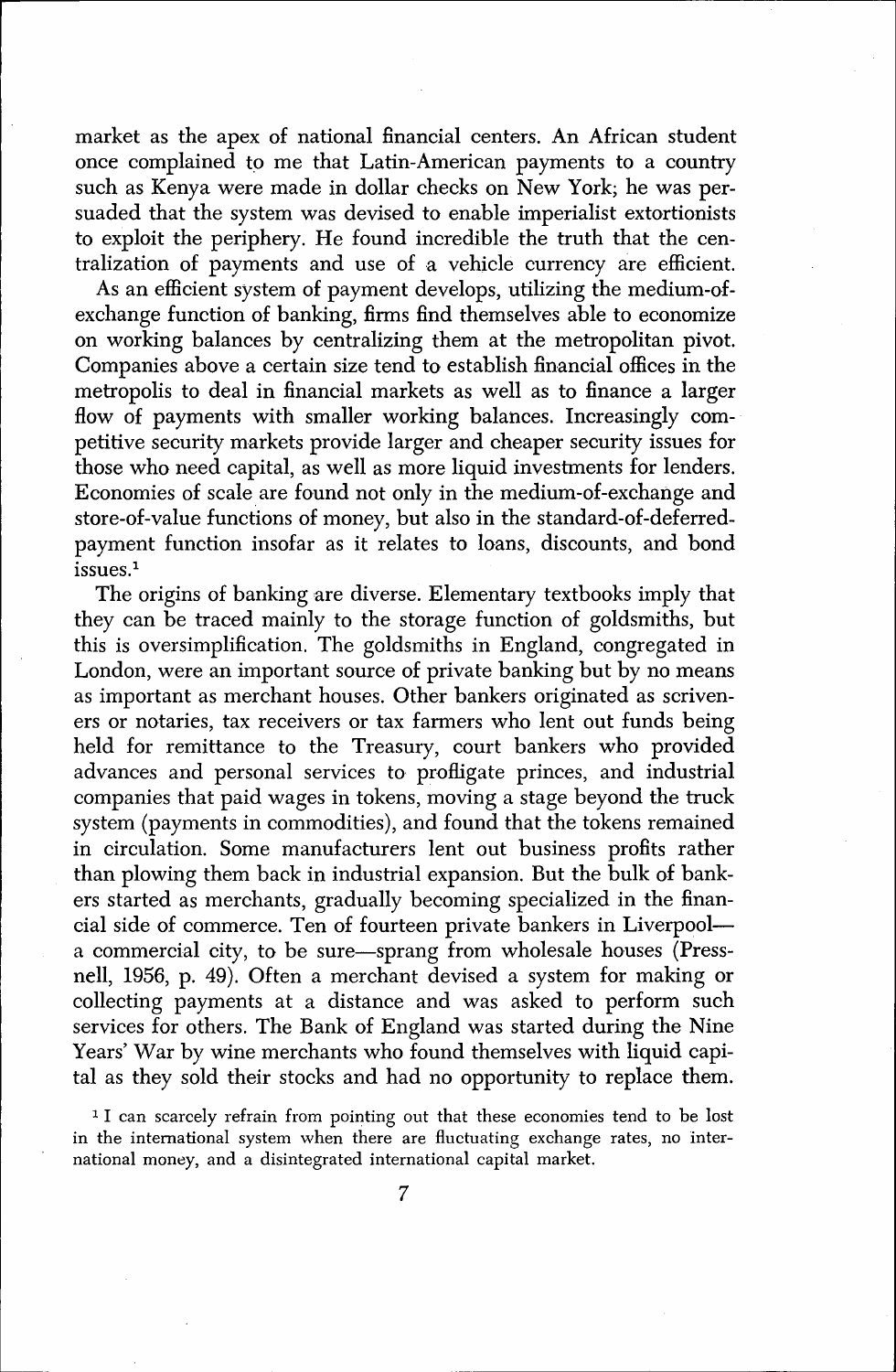Beer also involved capital accumulation that in a number of instances led the brewer into banking.

Both banking and commerce involve the overcoming of distance, and the geographical pattern of banking was linked to commerce. Cities are typically located at a break in transport, and such a break must lie across a trade route (Duncan et al., 1960, p. 39). London, Paris, Cologne, Rome, and Montreal lie on major rivers at the first ford or shallow part up from the sea. Berlin lies at the point of transshipment for bulk cargoes moving from the Oder to the Elbe (Henning, 1971). Lyons and Frankfurt were historic fair towns on international caravan trails, and the furt in Frankfurt stands for ford—the ford of the Franks on the river Main. As we shall see, the coming of the railroad, a major innovation in transport in the nineteenth century, changed the character of banking and the location of some financial centers, and only timely action by communities to influence the shape of the railroad network prevented other changes adverse to them.

Not all commodities are identical in their impact on transport or the location of financial activity. It is possible to construct a "staple theory" of finance, at least for the early stages of banking development, to explain the particular impact of different commodities on the size and pattern of financial flows. Seasonality of financial requirements is one aspect; unique production processes, a need for bought inputs, and time needed to consume outputs are others. Ports are dominated by particular commodities financed in certain ways, and this affects their financial development: Liverpool by cotton and wheat, Glasgow by sugar and tobacco, Cherbourg by cotton, Bremen by cotton and coffee (financed in London), etc.

The mechanism by which the location of a city, the transport network, and the economic characteristics of the goods and services in which an area specialized determined the financial pattern was partly Darwinian and partly the result of deliberate action by government or private individuals. The Darwinian evolution of the banking pattern is illustrated by depressions that wiped out both badly located banks and bankers and those who were well-located but incautious. State policy is reflected by the centralizing policies of the Bank of France and French government, which in 1848 wiped out the provincial banks established during the 1830s, and by the decentralizing pressures in Canada and the United States. The strength of regional banking in France in the period before World War I was in spite of, not owing to, state action, which typically operated at that time to discourage regional autonomy. At the private level, local action fostered means of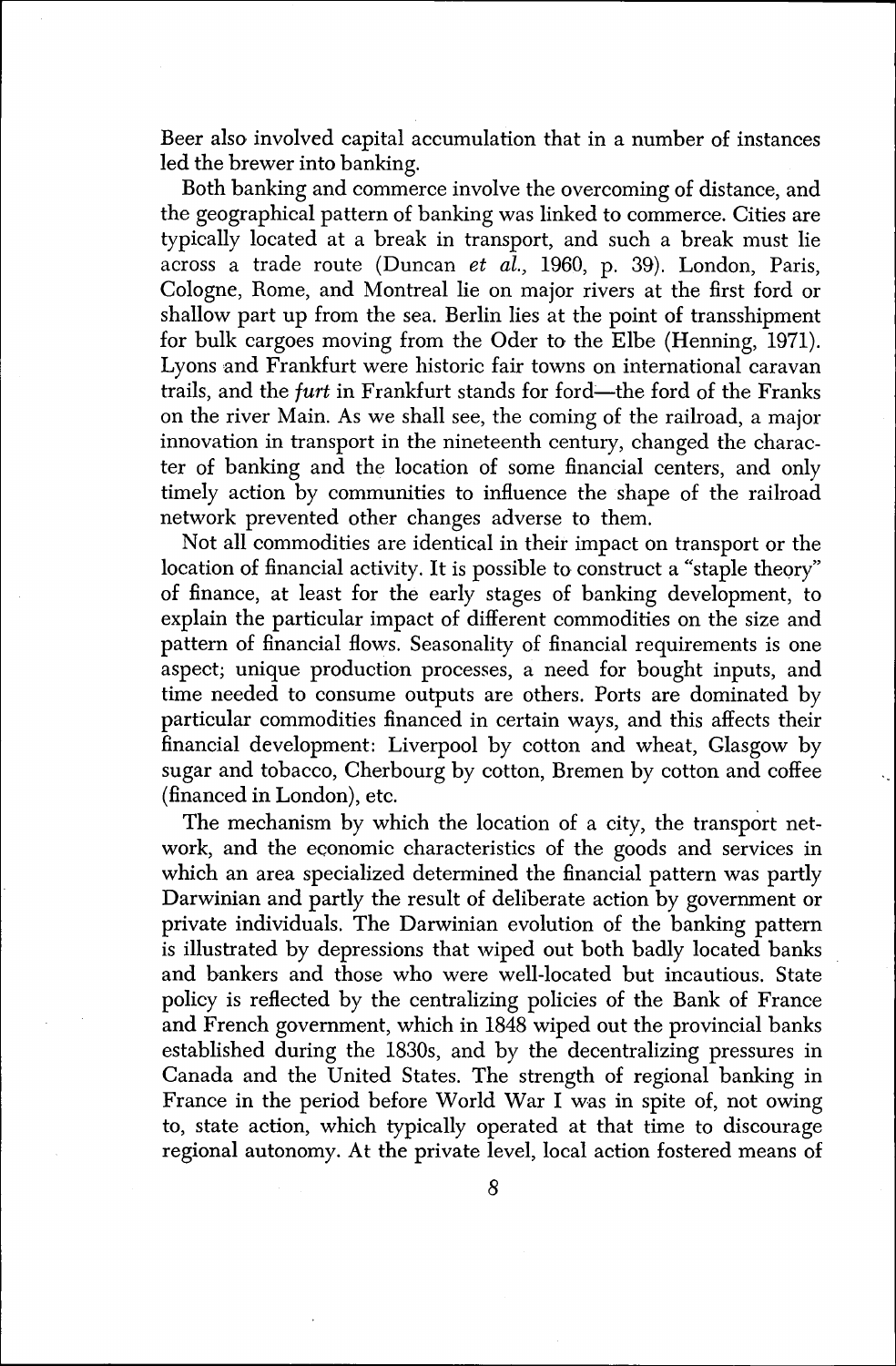transport and opposed rival financial centers. Of great interest, banks, bankers, corporation head offices, and the like deliberately changed locations, often saving face by professing loyalty to their birthplace. Goldstein and Moses (1973, p. 485, note 40) describe Webber's gametheoretic model of location decisions under uncertainty with the assumption that "once the firm is located, it is impossible to relocate." For banks, as will be evident later, such an assumption lacks historical validity.

Some allowance must also be made for pure accident. I am informed by Juan Linz that Bilbao flourishes in Spain as the second financial center outside of Madrid because Prieto, the Socialist Finance Minister in the 1930s, came from that region and saved its banks while allowing those of Barcelona to fail. The history of European and North American banking is filled with accounts of bankers' quarrels based on personal, social, political, and religious differences, which may or may not be superficial rationalizations of deep-seated economic forces.

On a staple-theory showing, banking starts out to serve the needs of sovereigns and nobles; develops in connection with commerce; then less personally with governmental finance; next with transport, including shipping, canals, turnpikes, and railroads; then with industry; and finally with intermediation in insurance, mortgages, consumer finance, factoring, pension funds, and the like. In a highly developed setting like New York or London, the money market in a broad sense includes (1) a money market with many specialized segments for commercial paper, acceptances, collateral loans, Treasury bills, federal funds (in New York), certificates of indebtedness, etc., and (2) a capital market, both private and governmental, dealing in new issues and secondary distribution, together with (3) trading in commodities, foreign exchange, bullion (in London, Paris, and Zurich), and, to a lesser degree, ships and ship charters, and insurance (Madden and Nadler, 1935, p. 110). The borrowing and lending pattern starts locally and extends to a national center, with perhaps intermediate regional stops, finally becoming international. Specialization grows in instruments and functions and by hierarchical market. Inflations, depressions, wars, and the like distort or intensify the pattern.

The hierarchical character of financial specialization was originally discussed by an economic historian, N. S. B. Gras (1922), who developed a theory of stages of metropolitan development in which finance was the apex. There is a national credit market in a country, but it is spatially concentrated in a hierarchical pattern. As summarized by Duncan (1960, p. 84), Gras traces through four phases the growth of